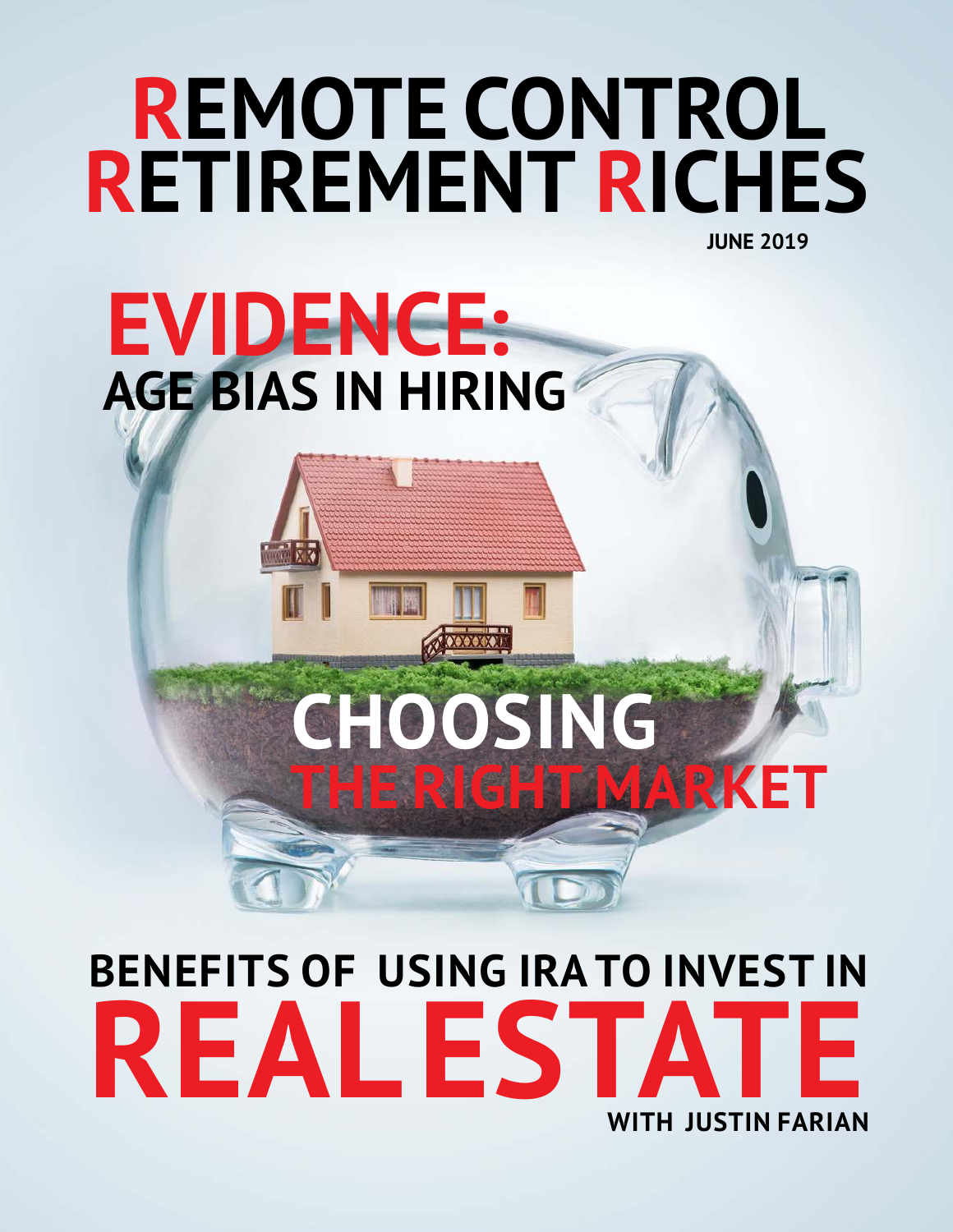

Our last ICG 1-Day Expo took place on Saturday May 18th

It was a well-attended event.

The attendees comprised various levels of experience. There were people in the room who already own multiple rental homes, as well as many beginners.

The amount of Q&A throughout the day was great, and the questions (and hopefully the answers) were illuminating.

We had the main market teams present, and some of the property managers were there. The Atlanta market was reintroduced after a break of many years, and the Atlanta team enjoyed being at the big, lively event and interacting with investors all day, as well as presenting from the stage. Scott Webster from All Western Mortgage described regular FNMA 30-year fixed loans (some at just under 5%, which, for investors, is a low rate). Scott also described loans available to people who can't get the FNMA loans, by virtue of owning more than the FNMA limit. He also outlined loans available to foreign investors. The loan terms seem to keep improving, and were a bit better than what Scott had presented at our March event.

Many new investors joined our QUICK LIST, to whom we send property sheets when we get them from the various markets, as well as event invitations and updates.

People also joined the Membership area on our website. The Membership area is constantly populated with podcasts, FAQ's (Frequently Asked Questions), and other useful information. There are also webinars on specific subjects offered, as well as special one-on-one "Connect For Success" meetings with me. For more details, please email us at info@icgre.com. You can also see information on our

website www.icgre.com/MEMBERS.

The attendees enjoyed our guest expert speakers: attorney Brett Lytle, Esq. spoke about the mistakes of rushing to create LLCs too soon, especially when living in the state of California. He explained how to protect our assets in various ways and at what stage LLCs can fit in. Weiming Peng explained 1031 tax-deferred exchanges and reverse exchanges, and how they can benefit investors. Mary Jo Lafaye talked about how reverse mortgages have become quite different than the previous impression we used to have about them, and how they can play a solid role in people's retirement plans.

Many of the attendees have registered to the next 1-Day Expo, on Saturday September 7th. We will host the most relevant markets, have a new set of expert speakers, and of course lots of updates and Q&As.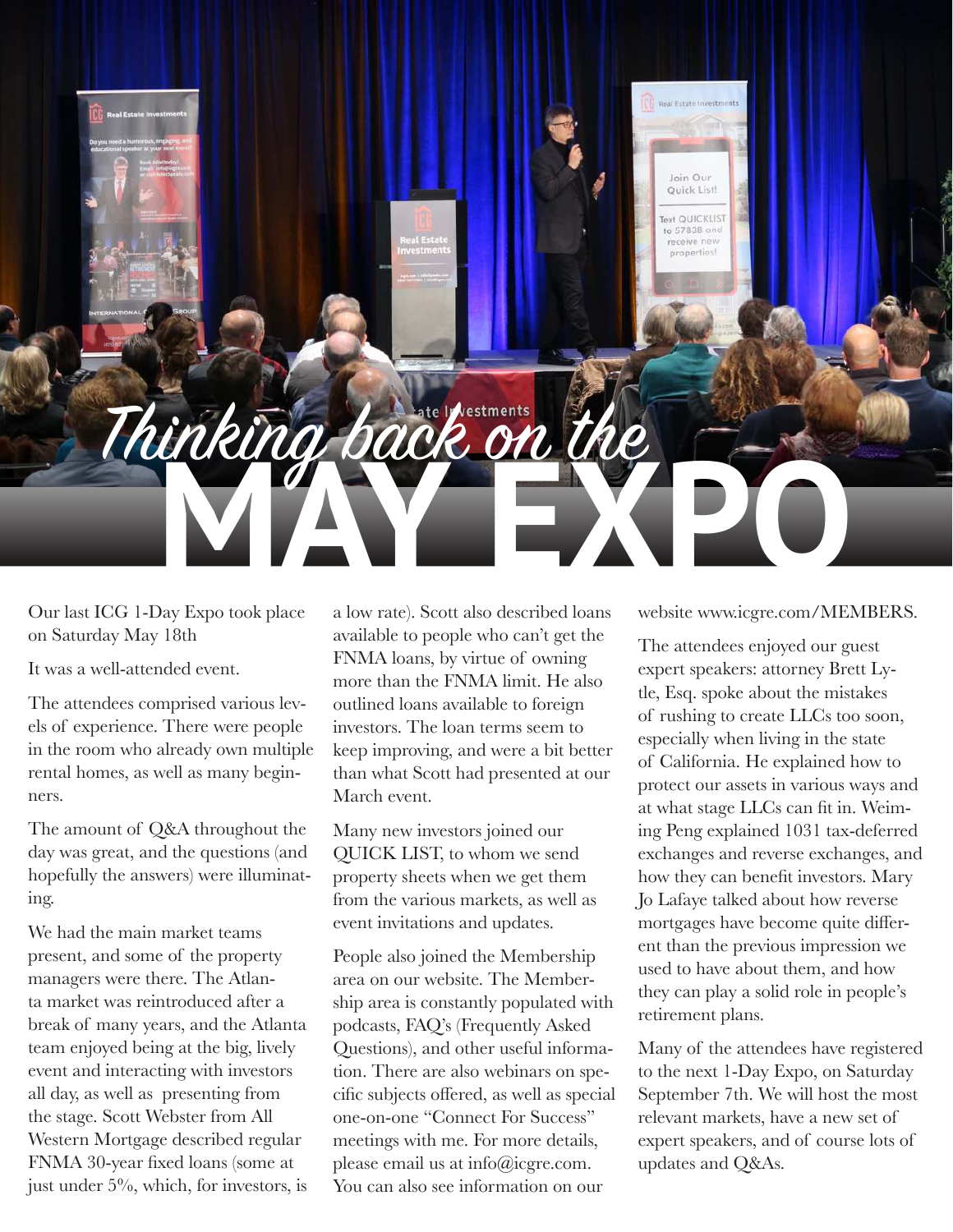# **NEW EVIDENCE: AGE BIAS IN HIRING**

In an article in the San Francisco Chronicle on June 7, 2019, by Patricia Cohen titled "New evidence of age bias in hiring, and a push to fight it", examples of age discrimination against workers as young as their 40's, let alone 50's, 60's and above.

It makes little sense that while so many employers are complaining about shortage of highly qualified employees, they tend to reject some of the employees, with vast experience. In addition, older people statistically are stable, reliable and diligent.

It is quite alarming to see the many examples of age discrimination, which is, of course, illegal.

When reading the stories of people who suddenly cannot support their families due to hardship in trying to secure employment in their 50's, for example, one can only imagine the frustration and fear.

What we do at ICG, is change financial futures for the long term, which can take us out of the vicious reality of relying on someone giving us a job when we're older (but not old enough to be on Medicare or collect Social Security – which we also know to be struggling financially to meet growing demand).

We discuss ways people can change this possible future situation by investing in good single-family homes in large metropolitan areas in the Sunbelt states, by putting a down payment and financing the balance with the 30-year fixed rate loan, in which neither the monthly payment nor the remaining balance, ever keep up with the cost of living. This can change our future. We don't have to wait for 30 years, as after 14 or 16 years the loan usually looks very small, as a percentage of the home value (the house with the cost of living, the loan didn't). At that point, much equity has usually accumulated. Then, one home can be sold to pay off a few remaining loans on other homes, making them free and clear. That is only one example of how to utilize equity as it has grown.

The bottom line is, that investing in single-family homes the right way, can take someone out of reliance on whether they will get a job or not. It creates more freedom, and less vulnerability.

I have seen many people who have bought a number of homes, actually not desire to work after a certain number of years, and being able to act on that desire.

Sad as it is to read about age discrimination, and hoping this ugly practice is eradicated, it is a reminder that it's our own responsibility to take control of our future.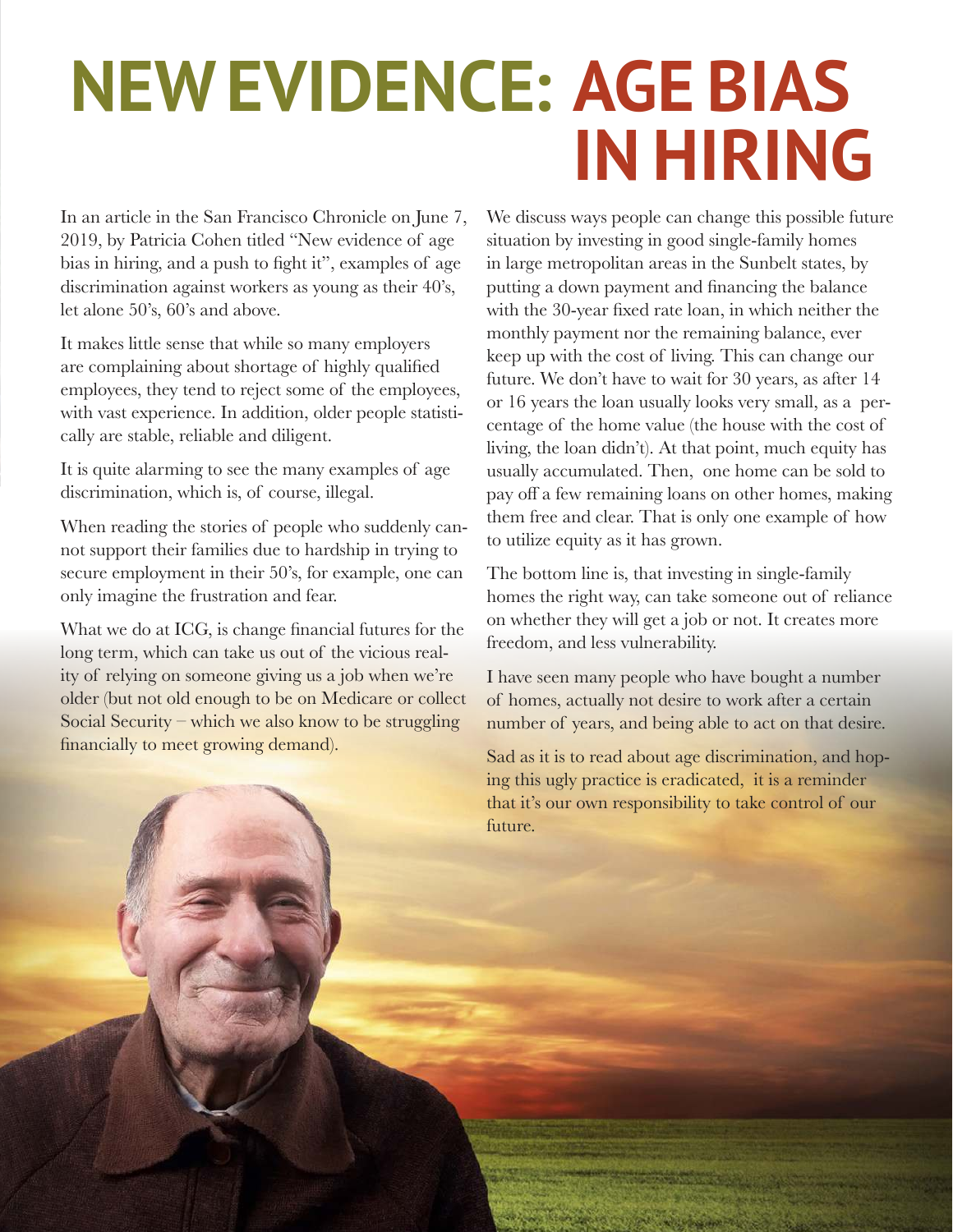# **THE BENEFITS OF USING AN IRA TO INVEST IN REAL ESTATE**



*Justin Farian*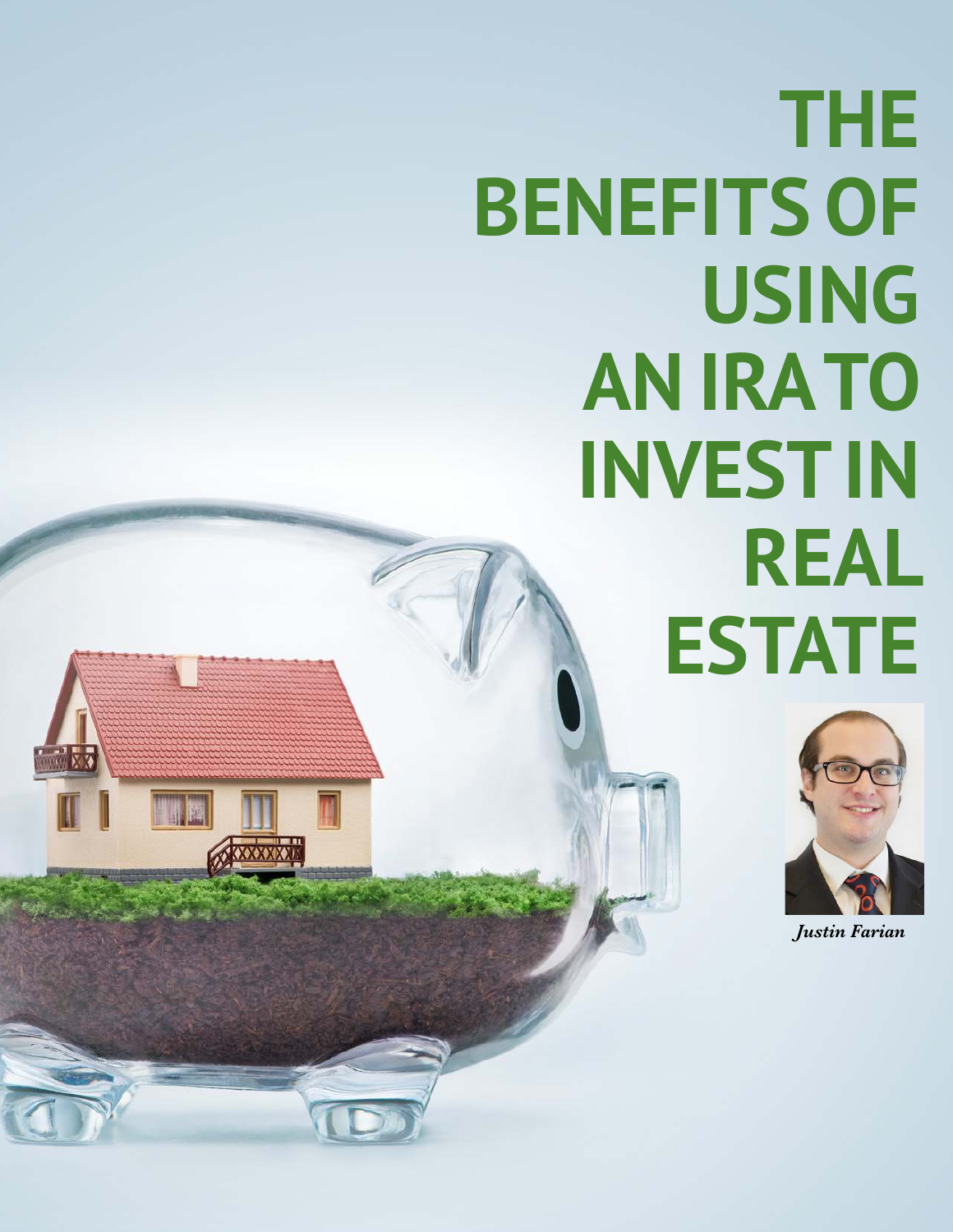Did you know that you can use your retirement dollars to invest in real estate? Since 1974, investors have been able to use self-directed IRAs to hold alternative assets – essentially, non-traditional assets such as precious metals, private equity and investment property. But even after 20 years, many investors still don't know that this option exists.

It's understandable that this strategy tends to fly under the radar. For one thing, the average investor is unaccustomed to investing in alternatives. Even the name "alternatives" conjures up images of risky, complicated investments that only an institution would touch. Which is why many people are pleasantly surprised to discover that they can use a self-directed IRA to invest in an alternative asset they're already very familiar with – real estate.

Real estate investments can provide returns in two ways: capital gains and rental income. When you hold an investment property in an IRA, you can defer taxes on any gains in value as well as any rental income earned until you begin to take distributions from the account. There are a few rules and considerations to be aware of – for example, the property must be for investment purposes only (no personal use allowed). Other rules can be found on the pensco.com website or in the IRS' Publication 590-A.

There are several compelling reasons to consider adding real estate to your retirement portfolio. For one thing, it can provide some much-needed diversification to your existing investments. According to the Investment Company Institute, as of 12/2018, Americans held \$8.8 trillion in their IRAs,

*Real estate investments can provide returns in two ways: capital gains and rental income.* 

and the vast majority of that money was invested in stocks, bond and mutual funds.And in the last financial crisis, all three of these investment types lost value at the same time – leaving a lot of investors to play catch up with their nest eggs.

For some investors, real estate is just an investment they're more comfortable with than traditional stocks and bonds. Like any retirement account, the success of your self-directed IRA is a function of how well the investments do. If you're more comfortable choosing investment properties than evaluating securities, that can translate to greater confidence in your IRA's prospects.

And many people prefer real estate investing because it's something tangible that they can literally see and touch. Owning a physical entity in an IRA gives them more comfort than, say, not knowing exactly how their mutual fund or stock works and what's causing it to gain or lose money. Many investors like the fact that they can drive by a piece of property and say "Hey, that's one of my long term investments"

To learn more about investing in real estate with your IRA, check out PEN-SCO's website where you can download the guide Tax-Advantaged Real Estate Investing (www.pensco.com/ self-directed-iras/investing-options/ real-estate).

PENSCO Trust Company performs the duties of an independent custodian of assets for self-directed individual and business retirement accounts and does not provide investment advice, sell investments or offer any tax or legal advice. Clients or potential clients are advised to perform their own due diligence in choosing any investment opportunity as well as selecting any professional to assist them with an investment opportunity. Alternative investments are not FDIC insured and are subject to risk, including loss of principal. PENSCO is indirectly affiliated with a registered broker dealer and with a licensed small business investment company through Opus Bank ("Opus Affiliates"). Other than the Opus Affiliates, PENSCO is not affiliated with any financial professional, investment, investment sponsor, or investment, tax or legal advisor.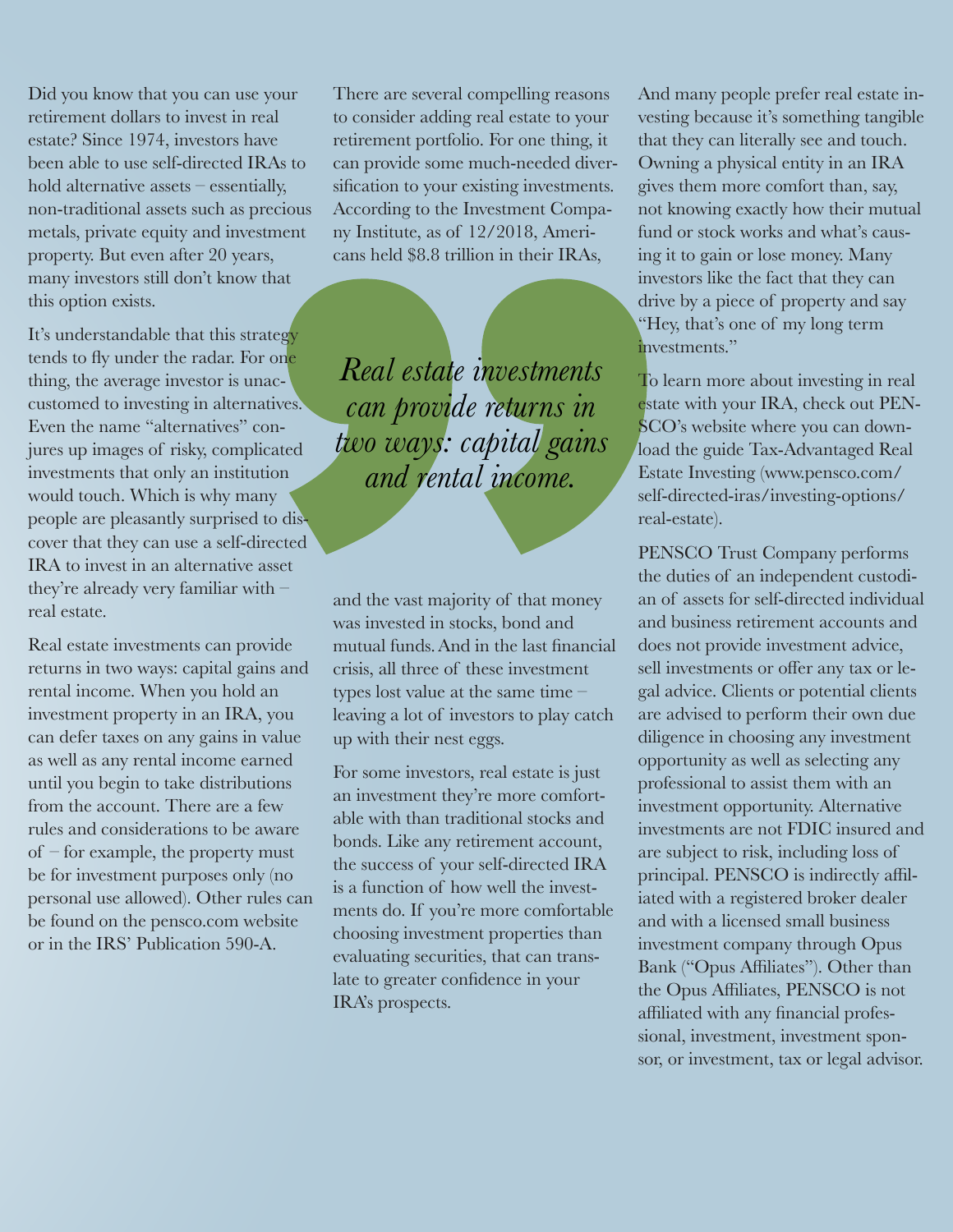### Featured Market: **Central Florida and the Space Coast**

#### *By Jean Gillen*

Central Florida seems to be on steroids!

Ten thousand people move to central Florida every week, at an average age of 37. They are NOT coming to work at Disney or the other 19 parks. Opportunities with major corporations is the attraction. Forty-six of the top Fortune 500 companies are headquartered in Florida. The I-95 Corridor "Space Coast" and the I-4 corridor Daytona to Orlando to Tampa are exploding. Four International airports serve the I-4 corridors.

Central Florida is the top tourist destination in the world, bringing in 75

million people in 2018. It has one of the largest convention centers in the world. Florida has some of the largest 55+ communities in the country, with the average home price of \$250,000, for a four bedrooms, two bath and two car garage, with a pool. Sun City (Tampa), Villages (Wildwood) and Margaritaville (Daytona) are just few examples.

It is the #1 choice of Baby-boomer and Millennials to live and work. No State income tax, "cheap and cheerful" and affordable with the cost of living lower than the national average.

Tampa-Orlando with over eight million people is becoming the largest metropolitan area in the Southeast.

The "Space Coast", the only place in the U.S. that can send a human into space, is exploding. UCF (Orlando) is the largest university in the U.S. and produces a large number of engineers for the space sector. Some say this is the new Silicon Valley.

As of 2018, 21 firms have signed deals to move to Space Coast bringing thousands of high-paying jobs. Over 350 others have moved in, in exchange, the state has offered subsidies to build up infrastructure making "Florida the place for space".

Central Florida has appreciation and cash flow - a great combo. Forbes predicts 35% appreciation by 2021.

#### **Joan M. Judy C** Retirement Riches Testimonials

"I bought 5 houses in Phoenix through you in the 1990s. I still have 2. Your program worked well for me. Thanks!"

.

"Thank you for having the Expo, last Saturday, 18 May, 2019, which I found very informative and brought new ideas to consider. Without your PBS documentary, which started all this for me, I would not have the knowledge to invest in rental houses. This was my second Expo, the first, last December. I've learned a great deal between the Expos and reading and re-reading your books. "

"I had a dilemma regarding the loan, and I so appreciate you calling me from an airport to help me. Your advice was invaluable and created a great outcome for me. Most impressive for me was that you took the time to call me while traveling."

#### **Michael F.**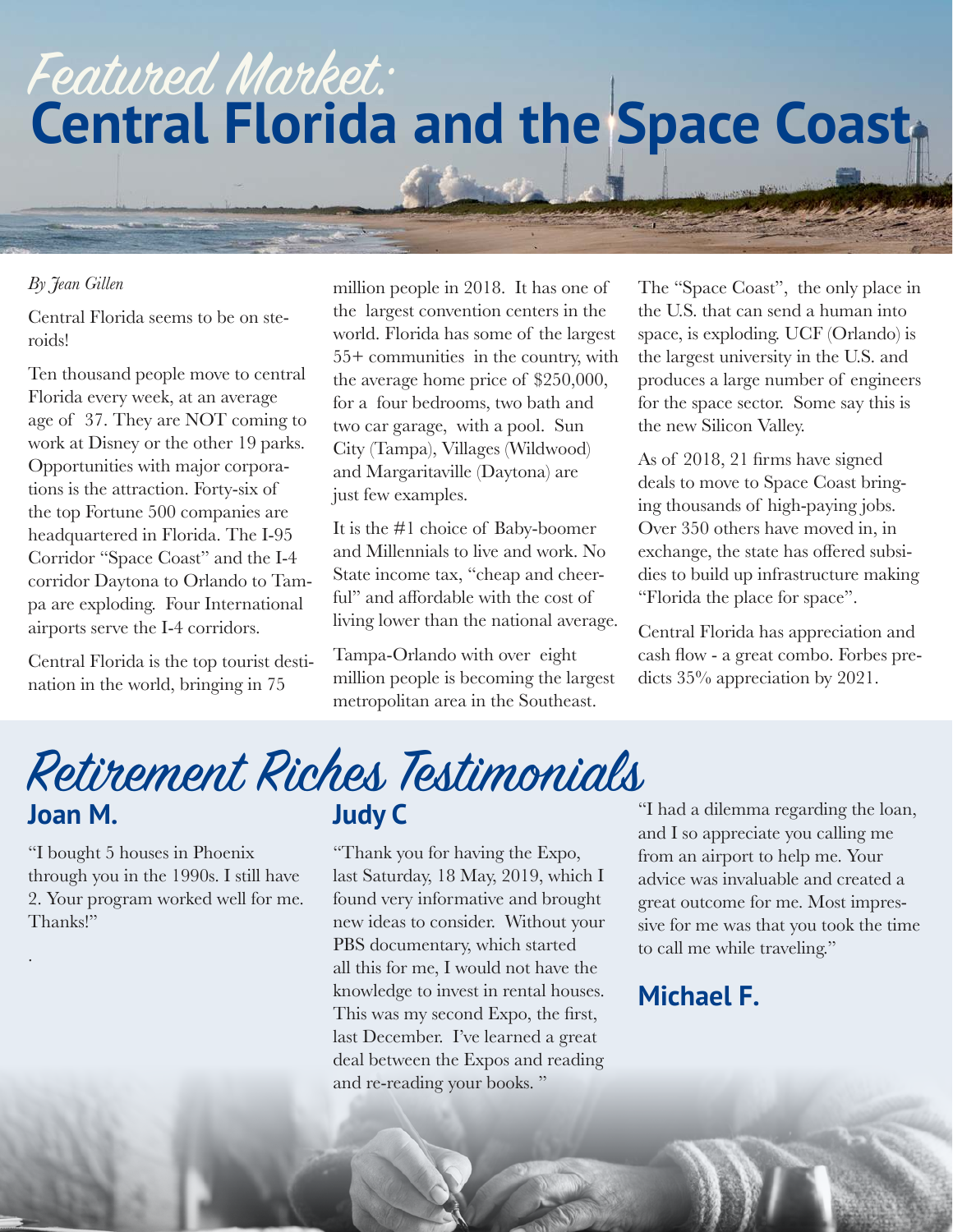### **How Do I Know Which Market to Choose?**

A question I hear a lot is "I went to the Expo, met with the market teams, and now I don't know how to choose a market."

Actually, as long as the market you choose is part of a group of markets that fulfill the general guidelines I use (large metro area, Sun Belt states, numbers in the right range), it is of secondary importance which market you choose.

Of primary importance is buying new homes in one of these markets, and financing it with one of the greatest financial gifts I know: the 30-year fixed rate loan. Inflation becomes your "best friend" by constantly eroding the real buying power of your payment and your remaining balance. This is the heart of the program.

Since the market you choose is of secondary importance, subjective criteria is fine. If you liked talking to the market team from market X, that is not a bad reason to go with that market. If you have relatives living near market Y, that would be a good enough reason to choose that market.

If you have an unease about a state, a city or a region – that too would be an OK reason not to invest there.

As long as you don't get stuck in paralysis analysis, and actually end up owning homes with these fixed rate loans, you should be fine in the long term.

Of course, my long-standing recommendation to physically visit the markets can also help you choose. Once you are actually "in the field", you will learn and understand much more about the market(s) you visit, which will assist in narrowing your choice down.



# **ON ECONOMICS** Selecting From Many Service Providers?

I recently saw an email from an investor who had just gotten into escrow for the purchase of a new home.

The investor was requesting to get a list of property managers, so he can choose his favorite one.

There is nothing wrong with evaluating several service providers and choosing one. That is true in any circumstance regarding any product.

However, this investor forgot one of the key ideas behind "Remote Control".

We prefer working with one management firm in each market. We try them out at first, then get comfortable with their performance and give them more business.

In some markets we have bought well over 1,000 homes.

Clearly the property managers with whom we manage many homes, are eager to please us. That means they are also eager to please our investors. This gives the investor (even if they just bought one home), the "pull" or "clout" of the entire group. The managers know that if the investor is unhappy, we will hear about it, and they risk losing many hundreds of homes.

Wanting to "choose between managers" is a good thought in principle. However, only the main management firm we use will have the volume of business from all investors. Only that

company will feel beholden to ICG and myself, if we contact them of behalf of an investor.

The investor is always free to choose anyone they wish, but they could be giving up this clout, which can make a difference in their future.

Having this clout doesn't make the universe perfect. Humans are still humans and imperfections or issues could always arise. However it is easier when we can call the manager, with the many homes we had already given them, and the potential of many more in the future. A call like this on behalf of an investor creates more power, and could be more helpful for the investor.